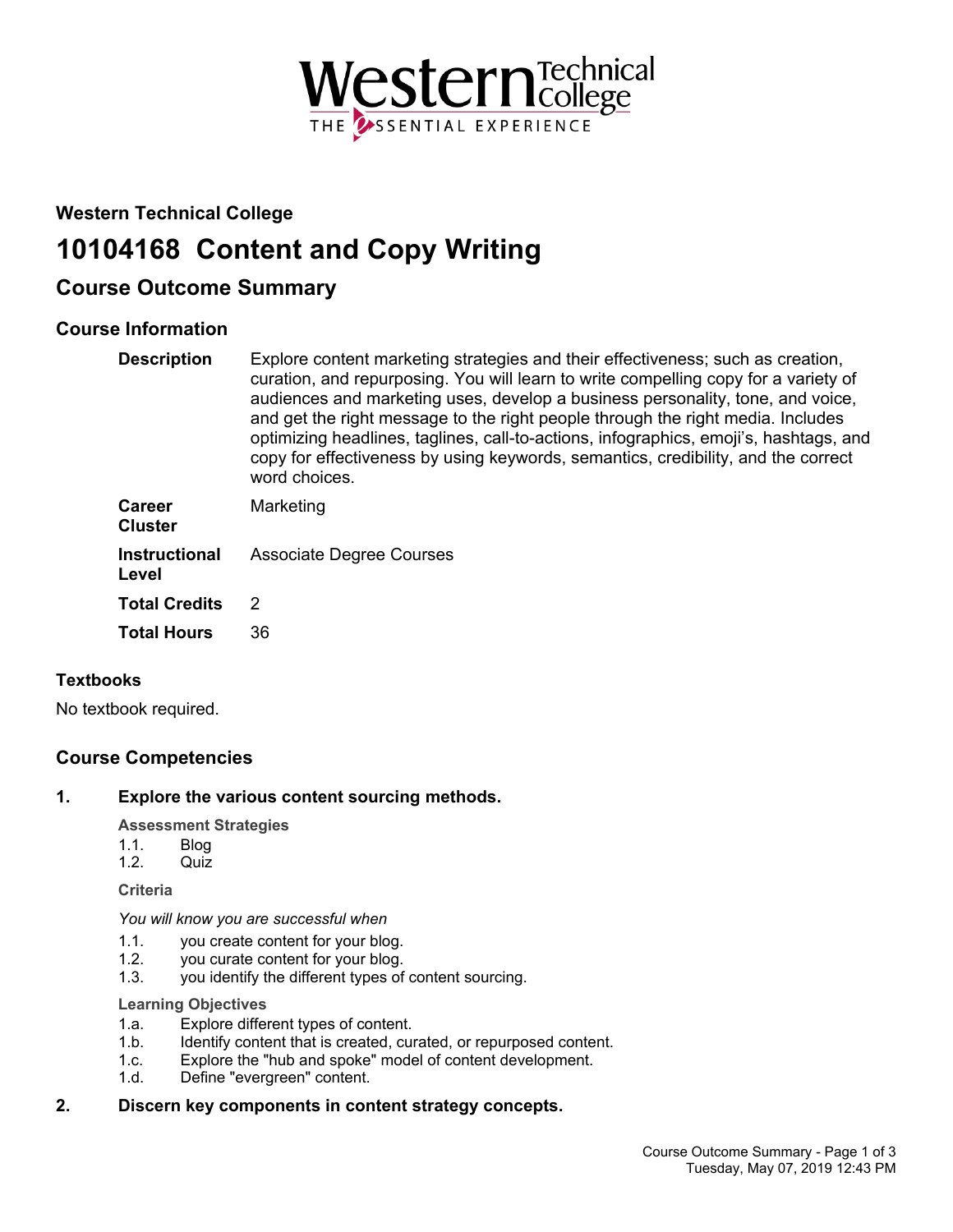#### **Assessment Strategies**

2.1. Infographic

#### **Criteria**

#### *You will know you are successful when*

- 2.1. you identify the components of the buyer's journey.
- 2.2. you match the buyer's journey to content.
- 2.3. you create content that is relateable to a chosen demographic.

#### **Learning Objectives**

- 2.a. Identify the customer need in the buying process.<br>2.b. Identify customers' persona.
- Identify customers' persona.
- 2.c. Identify channels for delivery.
- 2.d. Identify the differentiating value.<br>2.e. Identify risks.
- Identify risks.

## **3. Demonstrate content copy writing skills.**

## **Assessment Strategies**

- 3.1. E-book
- 3.2. Blog

#### **Criteria**

#### *You will know you are successful when*

- 3.1. you create content based on chosen goal.
- 3.2. you create content based on the expected results.
- 3.3. you create content based on the targeted population.
- 3.4. you create content that is optimized for identified results.
- 3.5. you match voice of content to the chosen company.
- 3.6. you match the content to the style guide of the chosen company.
- 3.7. you proofread and edit your work.

## **Learning Objectives**

- 3.a. Explore types of style and style guides.
- 3.b. Choose a marketing communication piece.
- 3.c. Identify a form of digital advertising content to address.
- 3.d. Identify who will receive the information.
- 3.e. Explore costs associated with publishing.
- 3.f. Proofread materials.
- 3.g. Identify tone in writing.
- 3.h. Select appropriate images.
- 3.i. Explore headings, font size, and paragraph styling for visual appeal.
- 3.j. Identify key word to optimize the content.

## **4. Evaluate content decision-making based on persona and buyers' journey.**

## **Assessment Strategies**

#### 4.1. Infographic

**Criteria**

#### *You will know you are successful when*

- 4.1. you identify the targeted market for your content.
- 4.2. you create content based on market.

#### **Learning Objectives**

- 4.a. Identify the different stages of the buyer's journey (aka Customer's Life Cycle)
- 4.b. Describe targeted demographics and location
- 4.c. Identify the content that would match the criteria

## **5. Identify content formats.**

**Assessment Strategies**